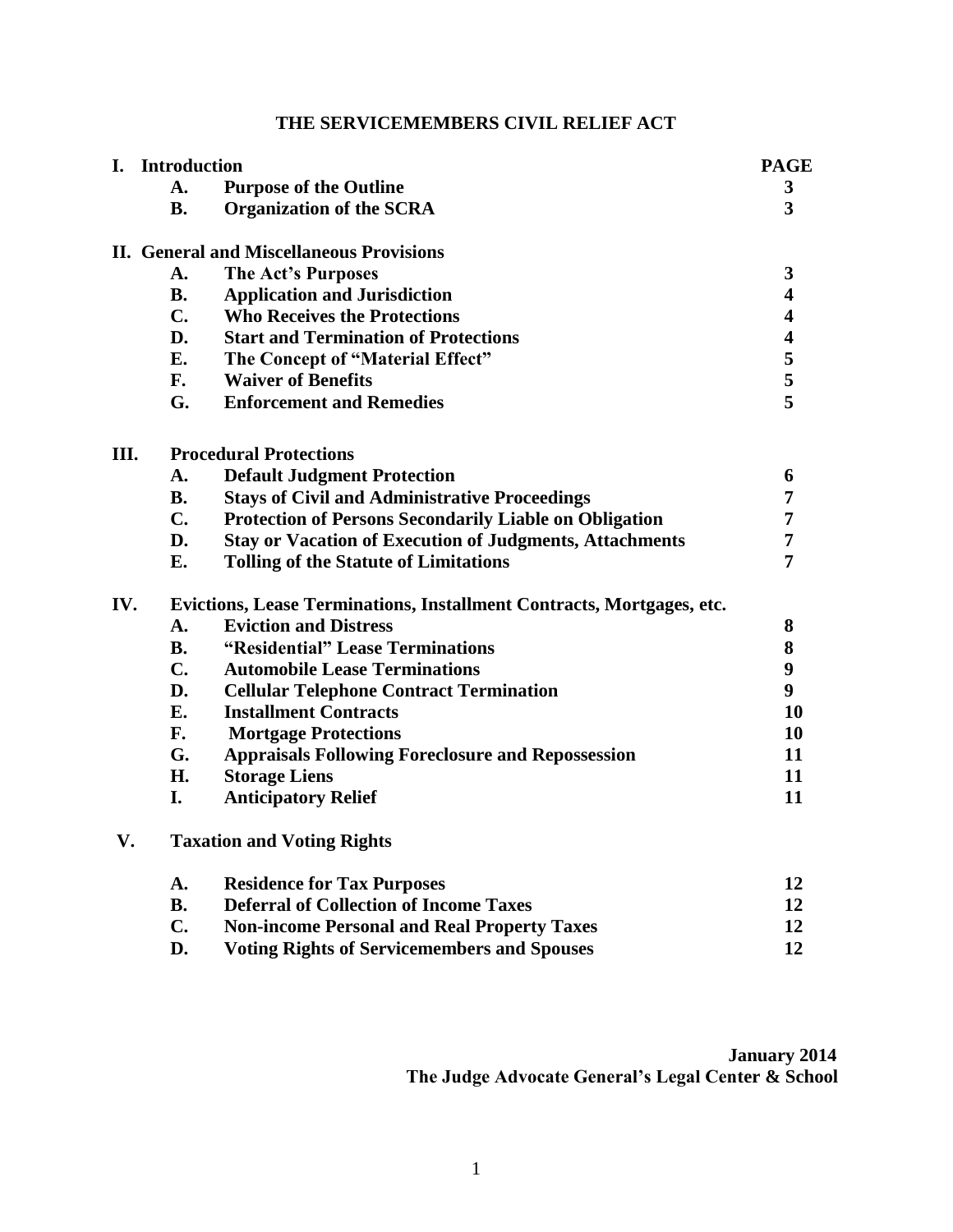#### **VI. Financial Protections**

VII.

| A.        | <b>Six Percent Interest Cap</b>                                                                                                                                                                      | 14             |
|-----------|------------------------------------------------------------------------------------------------------------------------------------------------------------------------------------------------------|----------------|
| <b>B.</b> | <b>Fines and Penalties on Contracts</b>                                                                                                                                                              | 14             |
| C.        | <b>Exercise of Rights Not to Affect Future Financial Transactions</b>                                                                                                                                | 15             |
| D.        | <b>Business and Trade Protection</b>                                                                                                                                                                 | 15             |
|           | <b>Insurance</b>                                                                                                                                                                                     |                |
|           | <b>Life Insurance</b>                                                                                                                                                                                | 16             |
|           | $\mathbf{H}_{\text{tot}}$ 141. $\mathbf{L}_{\text{tot}}$ , $\mathbf{L}_{\text{tot}}$ , $\mathbf{L}_{\text{tot}}$ , $\mathbf{L}_{\text{tot}}$ , $\mathbf{L}_{\text{tot}}$ , $\mathbf{L}_{\text{tot}}$ | $\overline{f}$ |

**B. Health Insurance Reinstatement 16**<br> **C. Professional Liability Protection 16 C. Professional Liability Protection 16**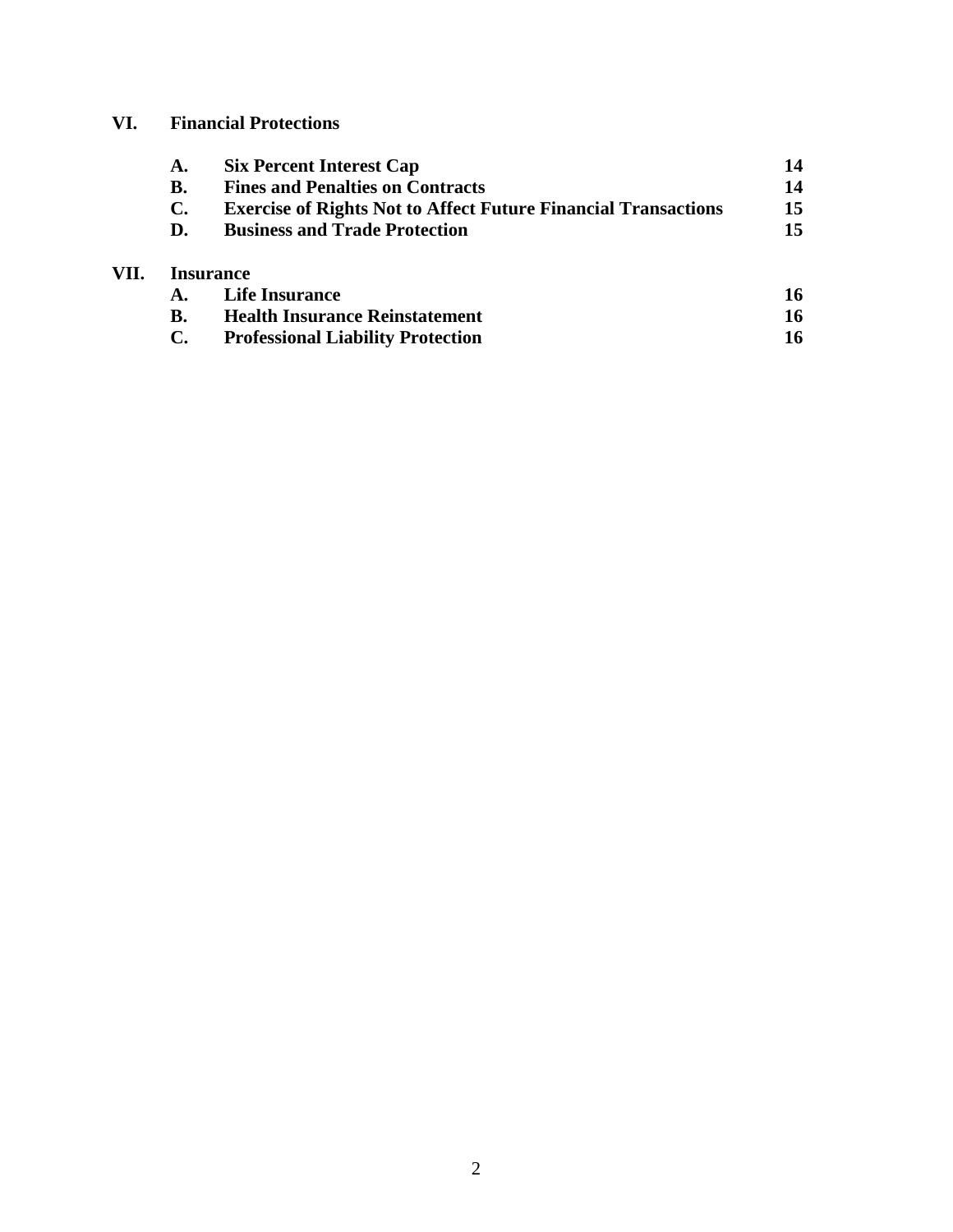## **I. INTRODUCTION**

- A. This outline provides a brief summary of the key protections of the Servicemembers Civil Relief Act (SCRA). The outline addresses most of the major provisions and protections of the Act, but does not address every provision and protection. For example, the outline does not address some of the more obscure provisions of the SCRA such as rights in public lands, mining claims, mineral permits and leases, and land rights. The outline does not cite to all case law related to the Act. Previously, a highly detailed summary of the SCRA and its predecessor legislation and relevant case law was published in JA 260, The Servicemembers Civil Relief Act Guide. The JA 260 Guide was discontinued after the edition published in March, 2006, and thus, it does not include the many SCRA amendments from 2008 through present. Accordingly, please use this outline as a starting point for your research, and be aware of the limitations of editions of JA 260 you may find.
- B. Organization of the SCRA.
	- 1. Codified at 50 U.S.C. App. §§ 501-597b.
	- 2. The SCRA has eight titles:
	- Title I: General Provisions (50 U.S.C. App. §§ 511-519);
	- Title II: General Relief (50 U.S.C. App. §§ 521-527);
	- Title III: Rent Installment Contracts, Mortgages, Liens, Assignments, Leases (50 U.S.C. App. §§ 531-538);
	- Title IV: Life Insurance (50 U.S.C. App. §§ 541-549);
	- Title V: Taxes and Public Lands (50 U.S.C. App. §§ 561-571);
	- Title VI: Administrative Remedies (50 U.S.C. App. §§ 581-583);
	- Title VII: Further Relief (50 U.S.C. App. §§ 591-596);
	- Title VIII: Civil Liability (50 U.S.C. App §§ 597-597b).

#### **II. GENERAL AND MISCELLANEOUS PROVISIONS**

- A. The Act's Purposes 50 U.S.C. app. § 502
	- 1. To provide for, strengthen, and expedite the national defense through protection extended by this Act to Servicemembers of the United States to enable such persons to devote their entire energy to the defense needs of the Nation; and
	- 2. To provide for the temporary suspension of judicial and administrative proceedings and transactions that may adversely affect the civil rights of Servicemembers during their military service.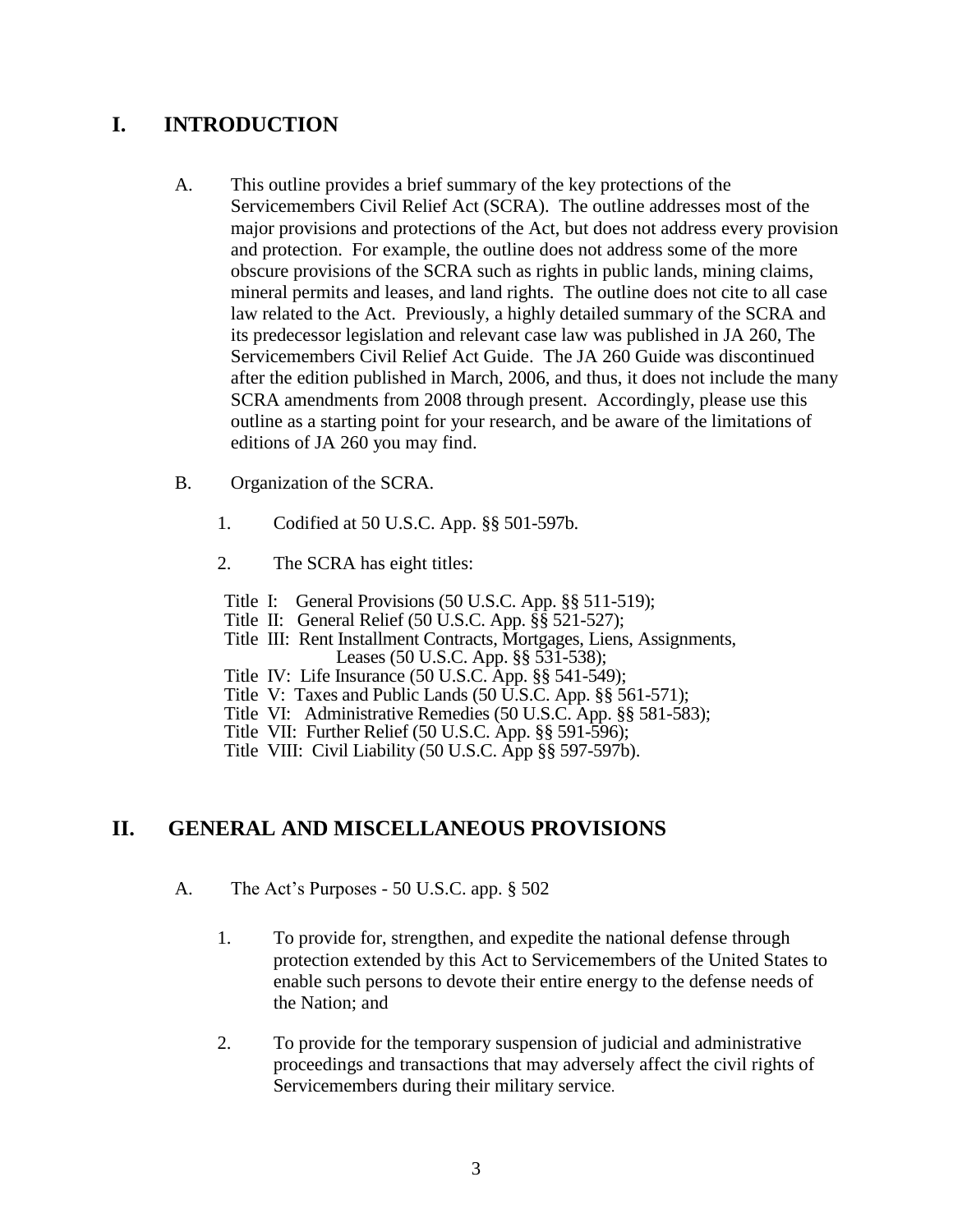- B. Application and Jurisdiction
	- 1. The SCRA is applicable in the United States, in each of the States (including all political subdivisions) and in all territories subject to the jurisdiction of the United States.
	- 2. Applicable in all civil and administrative proceedings. Not applicable in criminal proceedings.
	- 3. Applicable to all agencies of the federal government.
- C. Who Receives the Protections
	- 1. Applicable to members of the Armed Forces when they are on active duty. Also applies to commissioned officers of the Public Health Service, and commissioned officers of the National Oceanic and Atmospheric Administration when they are on active duty.
	- 2. Reserves: Applicable to members of the Army, Navy, Air Force, Marine Corps, and Coast Guard Reserves when they are on active duty. Does not apply when they are on inactive duty status, such as weekend drill duty.
	- 3. National Guard: Applicable to Guardsmen activated under federal calls to active duty. Also applicable when in a Title 32 status for more than thirty days in response to a presidential declaration of national emergency. The SCRA does not apply to Guardsmen during state activations or in most traditional, routine Title 32 periods.
	- 4. Civilians and Contractors: Does not apply to civilian employees of the armed services, contract surgeons, or government contractor employees.
- D. Start and Termination of Protections
	- 1. Start of Protections: SCRA's protections commence no later than when a person enters active duty service. In addition, Reserve Component personnel are entitled to most of the Act's "rights and protections" on the date they receive active duty orders.
	- 2. Termination of Protections: The SCRA's coverage *normally* terminates "on the date the Servicemember is released from military service (i.e. active duty service) or dies while in military service."
- E. The Concept of "Material Effect"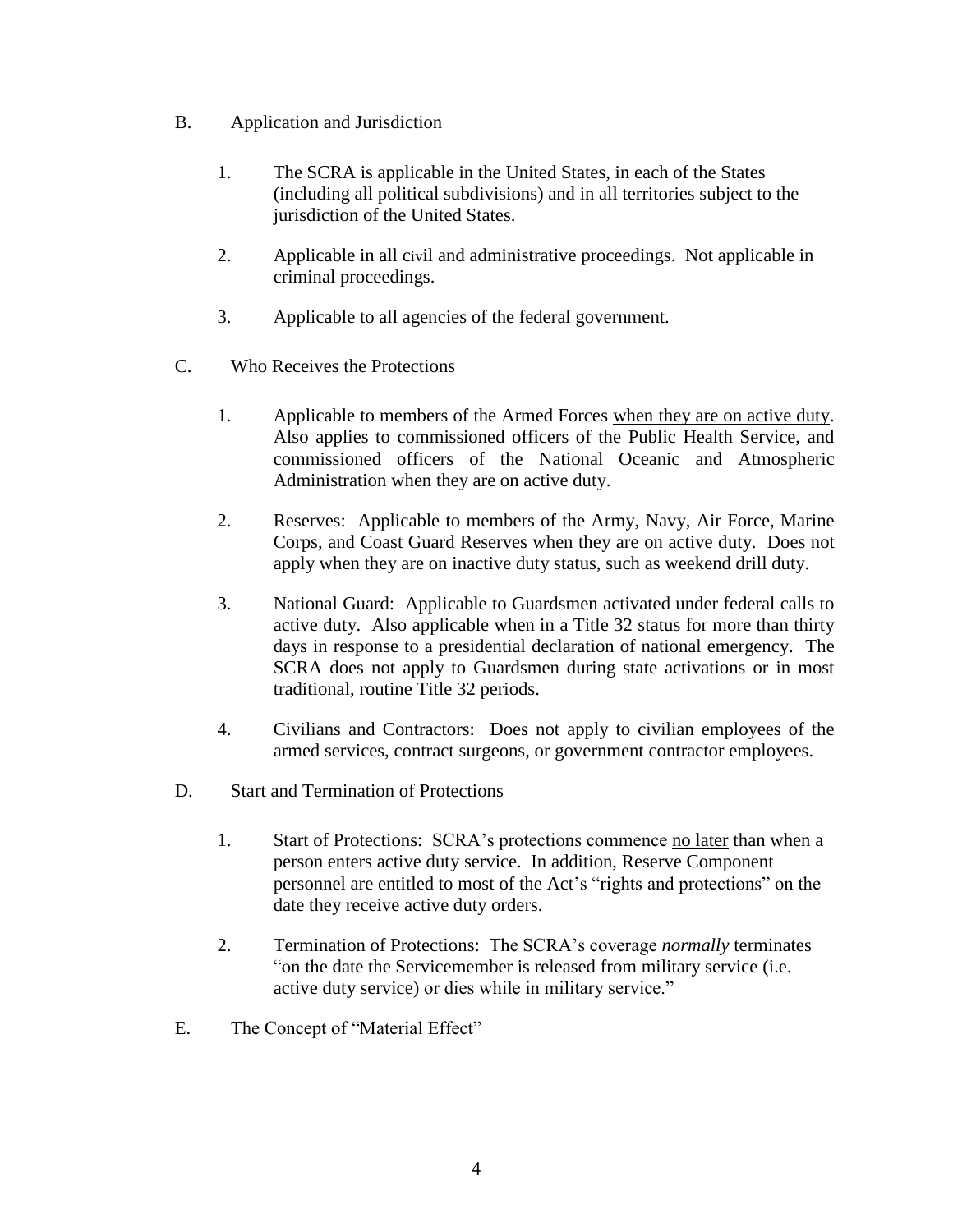- a. The concept of material effect is embodied in many of the Act's relief provisions. Some protections require a showing that military service has materially affected the Servicemember's rights or legal standing.
- b. Key issue: Does military service prejudice the Soldier's ability to comply with the obligation, such as appear in court, pay a creditor, pay rent, make a payment on a contract, etc?
- F. Waiver of Benefits 50 U.S.C. app. § 517
	- 1. Criteria: A waiver of rights under the SCRA is effective only if in writing and executed as an instrument separate from the obligation or liability to which it applies. It must be executed during or after the Servicemember's period of military service, and must be in "12 point type."
	- 2. Although a Servicemember might waive in writing certain benefits of the Act, s/he does not thereby waive all other rights under the Act.
- G. Enforcement and Remedies
	- 1. Enforcement by the Attorney General 50 U.S.C. app. § 597. The Attorney General may commence a civil action in federal district court against any person who (1) engages in a pattern or practice of violating the SCRA, or (2) engages in a violation of the SCRA that raises an issue of significant public importance. A court may grant equitable or declaratory relief, money damages, civil penalties of up to \$55,000 for a first offense and up to \$110,000 for subsequent offenses, and any other appropriate relief.
	- 2. Private Right of Action 50 U.S.C. app. § 597a. Any person aggrieved by a violation of the SCRA may, in a civil action, (1) obtain any appropriate equitable or declaratory relief, and (2) recover all other appropriate relief, including monetary damages. A court may award costs and attorney fees.
	- 3. Preservation of Remedies 50 U.S.C. app. § 597b. Sections 597 and 597a do not limit other legal remedies, to include consequential and punitive damages.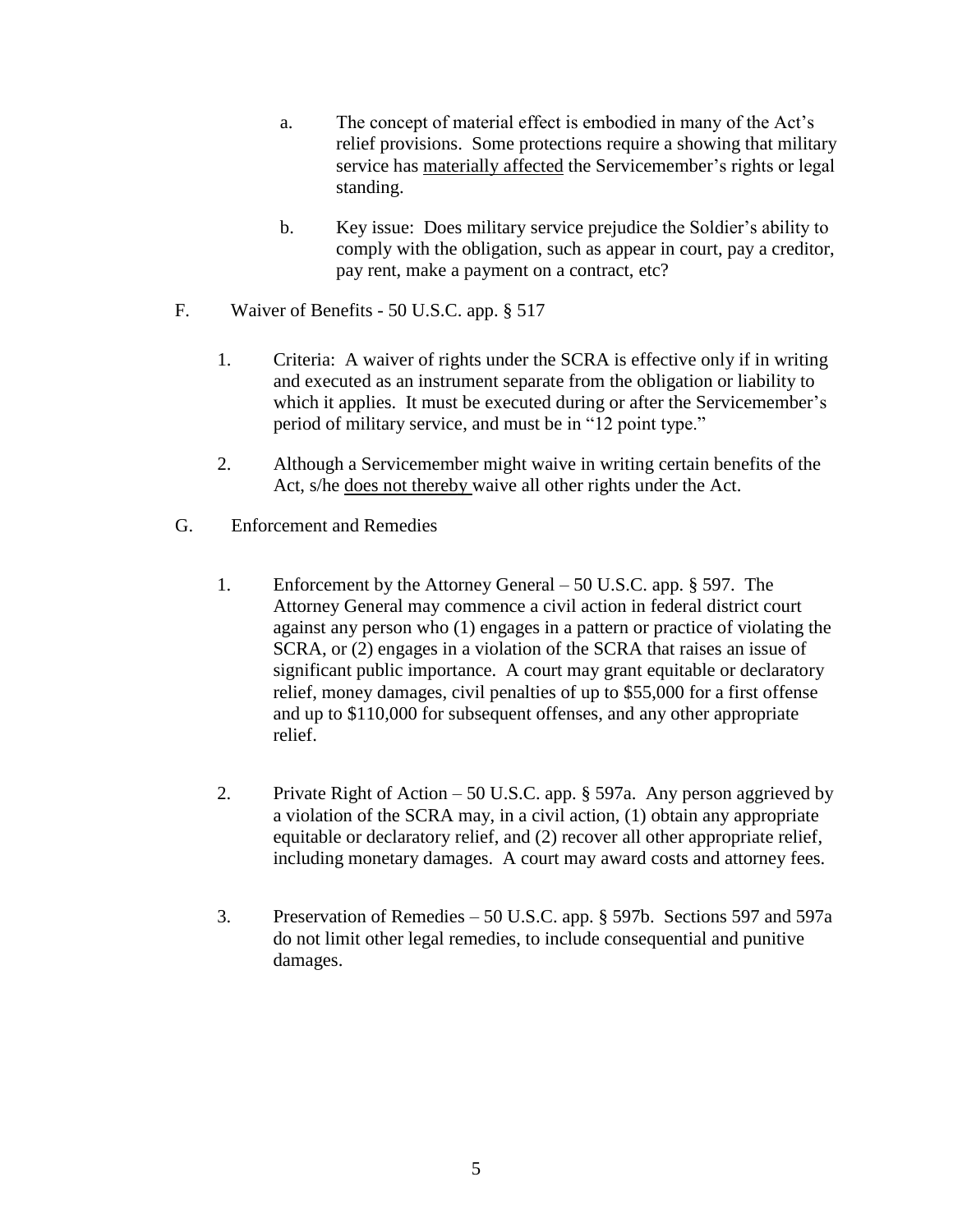4. Knowing violations of many SCRA sections may lead to criminal liability. Fines pursuant to title 18, U.S. Code, and imprisonment for up to one year are possible. *See* sections 531, 532, 533, 535, 536, and 537 and *United States v. McLeod,* 2008 WL 114789 (W.D. Mich. Jan. 9, 2008) (landlord who improperly evicted a Soldier's family in violation of the SCRA was sentenced to 6 months confinement and ordered to pay \$15,300 restitution).

## **III. PROCEDURAL PROTECTIONS**

- A. Default Judgment Protection 50 U.S.C. app. § 521
	- 1. This provision covers two issues: 1) requirements for a plaintiff to move for a default judgment; and 2) criteria a Servicemember must meet in order to reopen a default judgment.
	- 2. Moving for a Default Judgment: Before judgment in any civil action or proceeding, if there is a default of any appearance by **t**he defendant, the plaintiff must file an affidavit stating facts showing whether the defendant is in military service, not in the military service, or whether the defendant's status cannot be determined.
		- a. If the Servicemember is absent, then the court must look to appoint an attorney for the absent Servicemember.
		- b. The requirement for the plaintiff to file an affidavit applies when "the defendant does not make an appearance."
	- 3. Criteria for a Servicemember to reopen a default judgment.
		- a. The Servicemember has ninety days from end of the active duty service to file an application to reopen the default judgment.
		- b. The default judgment must have been rendered against the defendant Servicemember during a period of active duty service or within sixty days thereafter.
		- c. The Servicemember must not have made an appearance in the case.
		- d. The Servicemember's military service must be shown to have materially affected his or her ability to defend the suit.
		- e. Must have a meritorious or legal defense to the action.
- B. Stays of Civil and Administrative Proceedings 50 U.S.C. app. § 522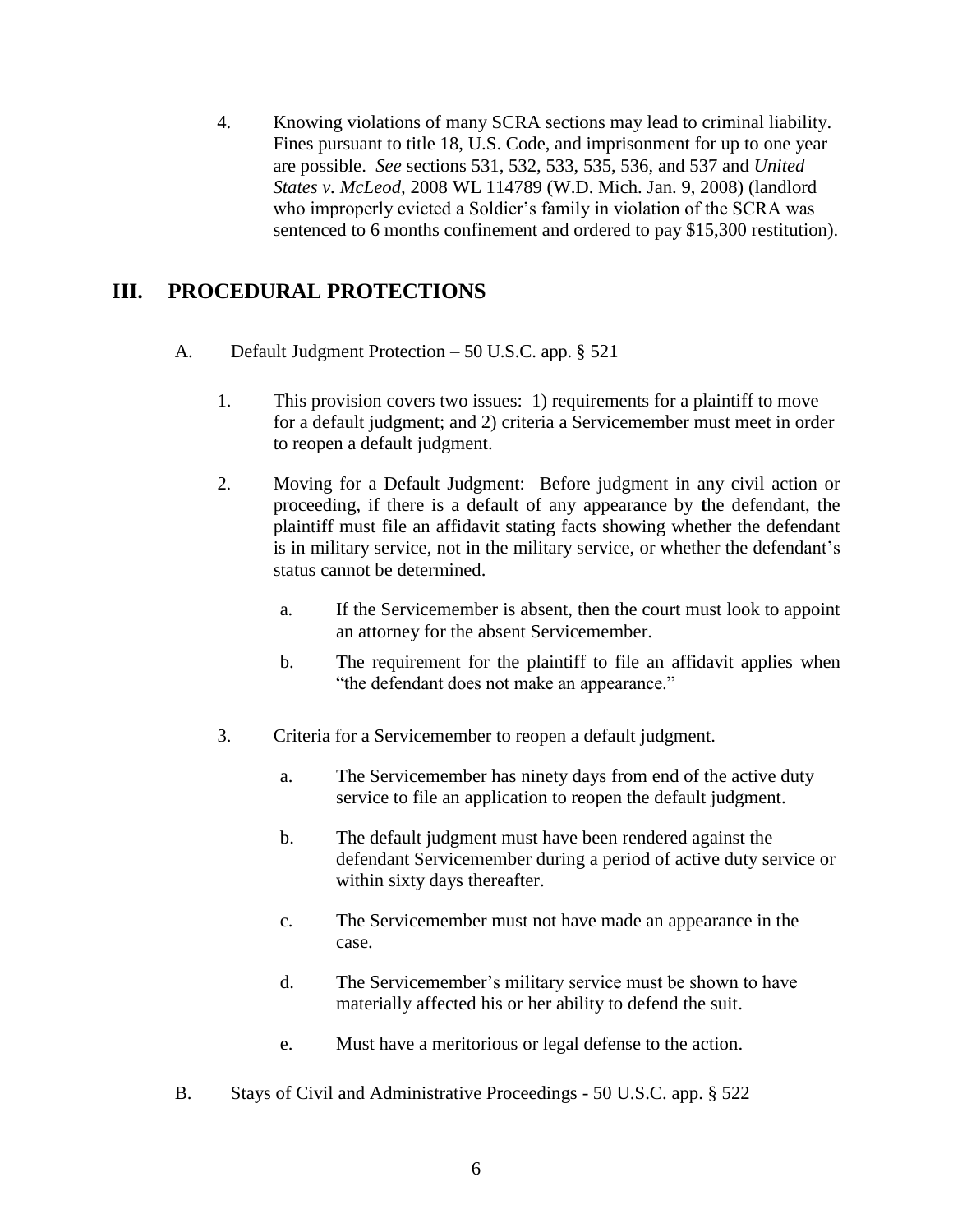- 1. Stay Basics. A Servicemember may request a stay of any civil action or administrative proceeding for not less than 90 days if the SM:
	- a. Is on active duty or is within 90 days after release or termination from active duty, and
	- b. has received notice of the action or proceeding.
- 2. Stay requirements.
	- a. The Servicemember must send "a letter or other communication" to the court or proceeding explaining how the Servicemember's military duty requirements materially affect the ability to appear, and stating when the Servicemember will be available to appear.
	- b. The request must include a letter or other communication from her/his commander stating that the Servicemember's current duty prevents appearance and that military leave is not authorized.
- 3. Additional stays. A Servicemember can ask for an additional stay by providing similar proof that led to the initial stay.
- C. Protection of Persons Secondarily Liable on Servicemember's Obligation 50 U.S.C. app. § 513
	- 1. Subsections 513(a) and 513(b) of the Act provide those persons who are either primarily or secondarily liable with a Servicemember on an obligation or liability with the same rights to delay actions and vacate judgments available to Servicemembers.
	- 2. The court in its discretion may grant stays, postponements, or suspensions of suits or proceedings to sureties, guarantors, endorsers, accommodation makers, and others.
	- 3. Codefendants are not covered by § 513. See § 525 of the Act.
- D. Stay or Vacation of Execution of Judgments, Attachments 50 U.S.C. app. § 524
	- 1. Authorizes a court to stay execution of a judgment or order entered against a Servicemember. Also authorizes a court to vacate or stay an attachment or garnishment on a Servicemember's property.
	- 2. The same basic rules for granting stays under § 522 apply (good faith, material effect, and the suit giving rise to the judgment must have commenced prior to, during, or within 90 days after military service).
- E. Tolling of the Statue of Limitations 50 U.S.C. app. § 526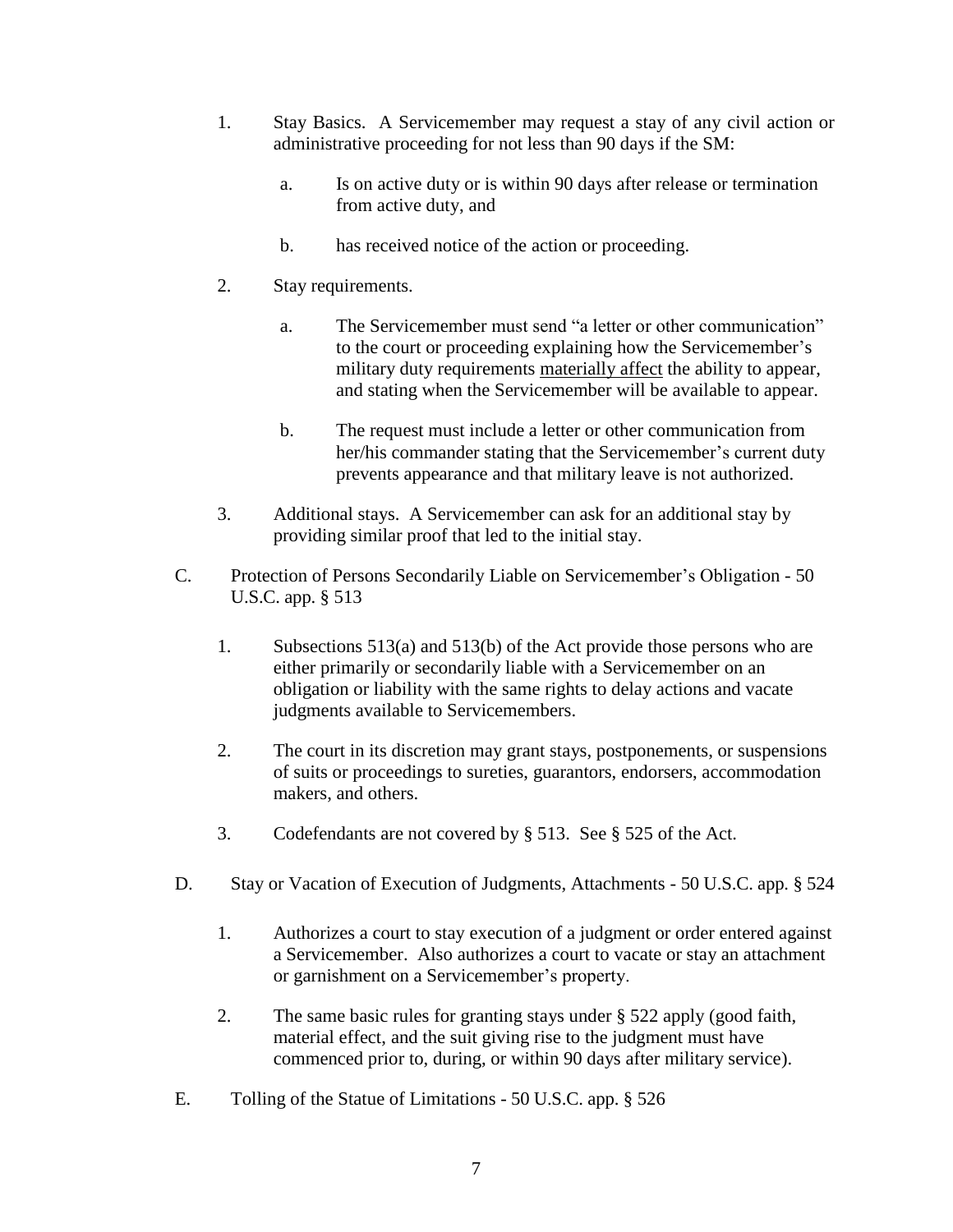- 1. Tolls statutes of limitation during the period of active duty of any military plaintiff or defendant.
- 2. No requirement to show material effect.
- 3. Applies to state and municipal governments, as well as probate, bankruptcy and administrative proceedings, such as boards of correction of military records and the Merit Systems Protection Board. Inapplicable, however, to periods of limitations imposed by federal internal revenue laws.

# **IV. EVICTIONS, LEASES, CELL PHONE CONTRACT TERMINATION, INSTALLMENT CONTRACTS, MORTGAGES AND SIMILAR PROTECTIONS**

- A. Eviction and Distress 50 U.S.C. app. § 531
	- 1. To evict a Servicemember or dependents, a landlord must obtain a court order. This section does not preclude eviction, but sets up the process through which that remedy must pass. As of January 2014, it applies to rentals up to \$3,217.81. The amount changes each year (typically in mid February) based on the annual adjustment for inflation as published yearly in the Federal Register.
	- 2. Stay provision: Upon the Servicemember's or family member's request and upon a showing that there is material effect, the court must stay the proceeding for ninety days, plus or minus, based on justice and equity.
- B. "Residential" Lease Terminations 50 U.S.C. app. § 535
	- 1. Servicemembers may terminate residential leases (as well as professional, business, agricultural, and similar leases) under the following conditions:
		- a. The lease was executed prior to active duty service, or
		- b. While on active duty, the Servicemember executes a lease and thereafter receives PCS orders, or
		- c. While on active duty the Servicemember executes a lease and thereafter receives orders to deploy for 90 days or more.
	- 2. Joint leases with dependents: Termination of a lease pursuant to the SCRA shall terminate any obligation a dependent may have under the lease.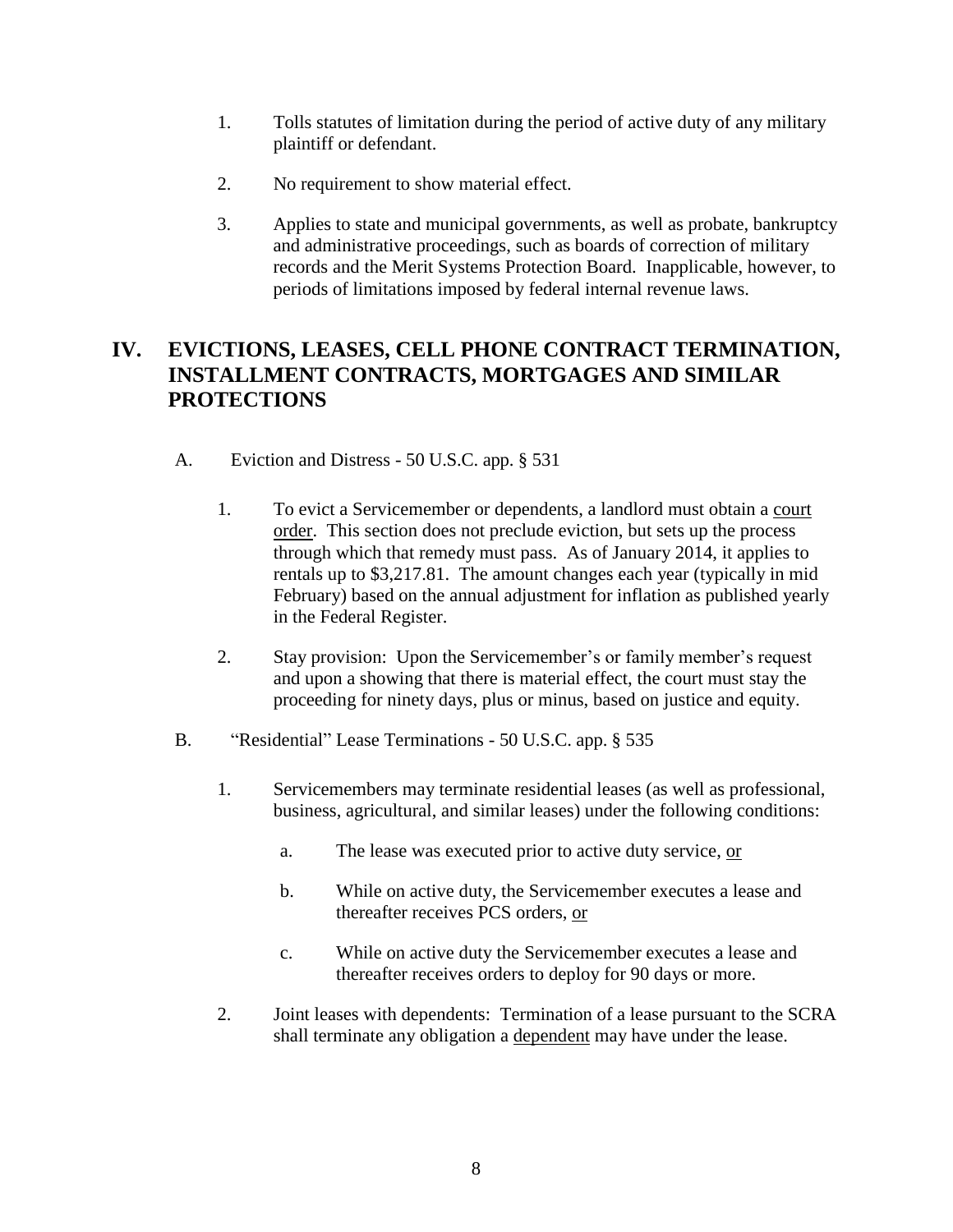- 3. The lessor may not impose an early termination charge, but any taxes, summonses, or other obligations and liabilities of the lessee in accordance with the terms of the lease, including reasonable charges to the lessee for excess wear, that are due and unpaid at the time of termination of the lease shall be paid to the lessee.
- C. Automobile Lease Terminations 50 U.S.C. app. § 535
	- 1. May terminate an auto lease under the following conditions:
		- a. Lease was executed prior to active duty service and thereafter the Servicemember entered military service under an order to active duty specifying a period of not less than 180 days, or
		- b. While on active duty, the Servicemember executes a lease and thereafter receives orders to PCS from either (1) a location in the continental United States to a location outside the continental United States, or (2) from Alaska or Hawaii to anywhere, or
		- c. While on active duty the Servicemember executes a lease and thereafter receives orders to deploy for 180 days or more.
	- 2. The lessor may not impose an early termination charge, but any taxes, summonses, title and registration fees, or other obligations and liabilities of the lessee in accordance with the terms of the lease, including reasonable charges to the lessee for excess wear or use and mileage, that are due and unpaid at the time of termination of the lease shall be paid by the lessee.
- D. Cellular Telephone Contract Termination 50 U.S.C. app. § 535a
	- 1. Servicemembers may terminate or suspend cellular telephone contracts if the Servicemember receives orders to relocate for a period of not less than 90 days to a location that does not support the contract.
	- 2. Notice. The Servicemember must provide written or electronic notice of the termination and a copy of the Servicemember's orders. The provider must then provide the Servicemember with written or electronic notice of the Servicemember's cellular telephone rights under the SCRA.
	- 3. To be eligible for termination, the Servicemember must have entered into the contract prior to receiving relocation orders.
	- 4. Prohibits early termination charges or reactivation fees.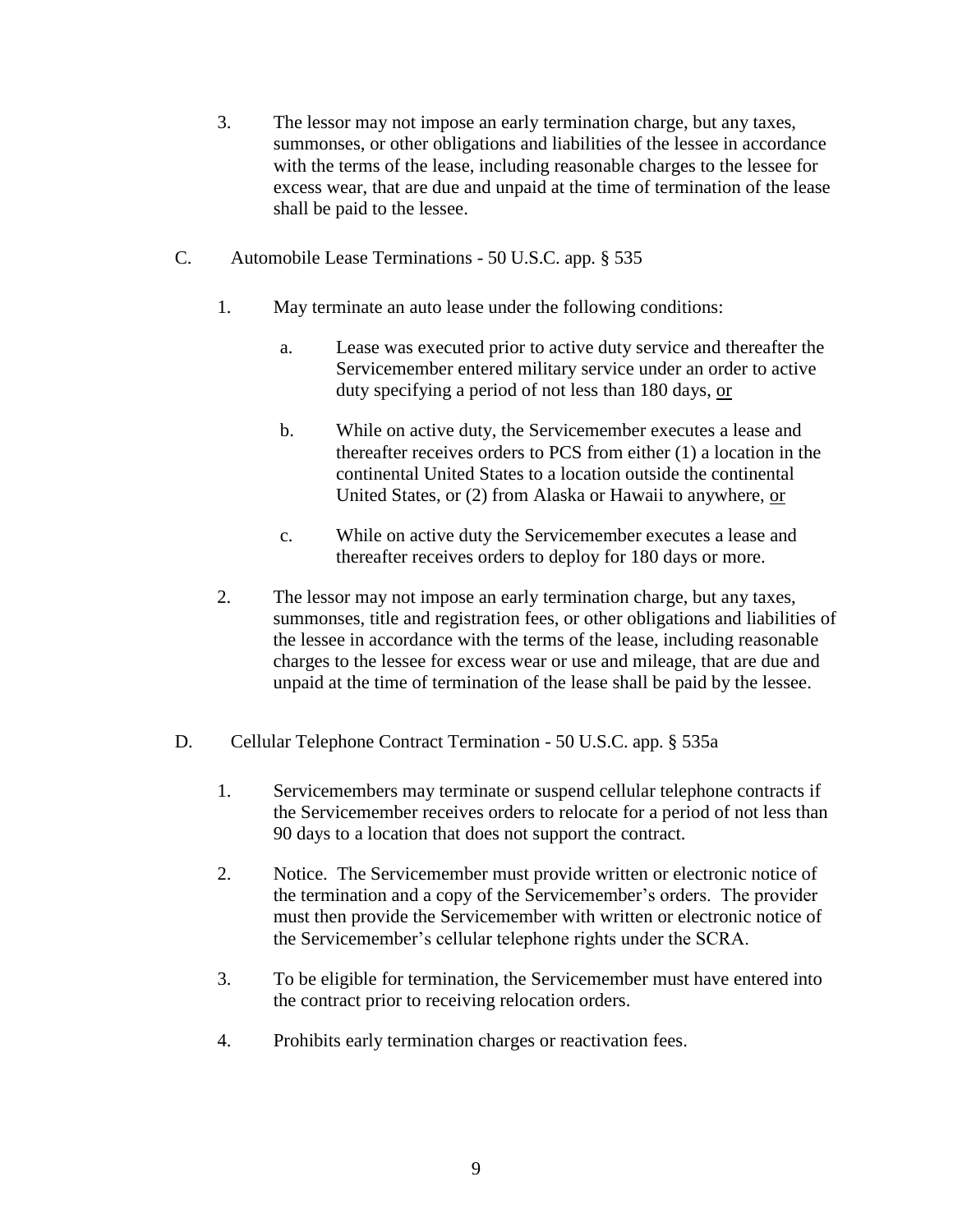- 5. "Family Plans." If a Servicemember is eligible to terminate a cell phone contract, "any individual" who entered into a cell phone contract in which a Servicemember was the beneficiary can terminate the contract:
	- a. With respect to the Servicemember, if the Servicemember is eligible to terminate the contract;
	- b. With respect to all of the designated beneficiaries of such contract if all such beneficiaries accompany the Servicemember during the Servicemember's period of relocation.
- E. Installment Contracts 50 U.S.C. app. § 532
	- 1. Applicability. Applies only to a contract for which a deposit or installment has been paid by the Servicemember before entering active duty.
	- 2. Court order required to rescind or to terminate installment contracts: A contract for the purchase of real or personal property (including a motor vehicle) or the lease or bailment of such property, may not be rescinded or terminated for a breach of terms of the contract occurring before or during that person's active duty service, without a court order.
	- 3. Court order required to repossess: Real or personal property (including a motor vehicle) purchased under a contract may not be repossessed for breach of contract without a court order.
	- 4. Stay protection: This section also contains a provision calling for a stay in a proceeding involving an installment contract. A court can grant this relief on its own motion, but it must take action at the request of a Servicemember following a showing of material effect. The court may also make other disposition as is equitable to preserve the interests of all parties.
- F. Mortgage Protections 50 U.S.C. app. § 533
	- 1. Applicability: Applies to purchases of real or personal property that a Servicemember makes prior to entry on active duty that are secured by a mortgage or trust deed.
	- 2. Court order required for foreclosure: If a Servicemember breaches the obligation, a sale, foreclosure, or repossession action is not valid unless there is a court order or a waiver from the Servicemember.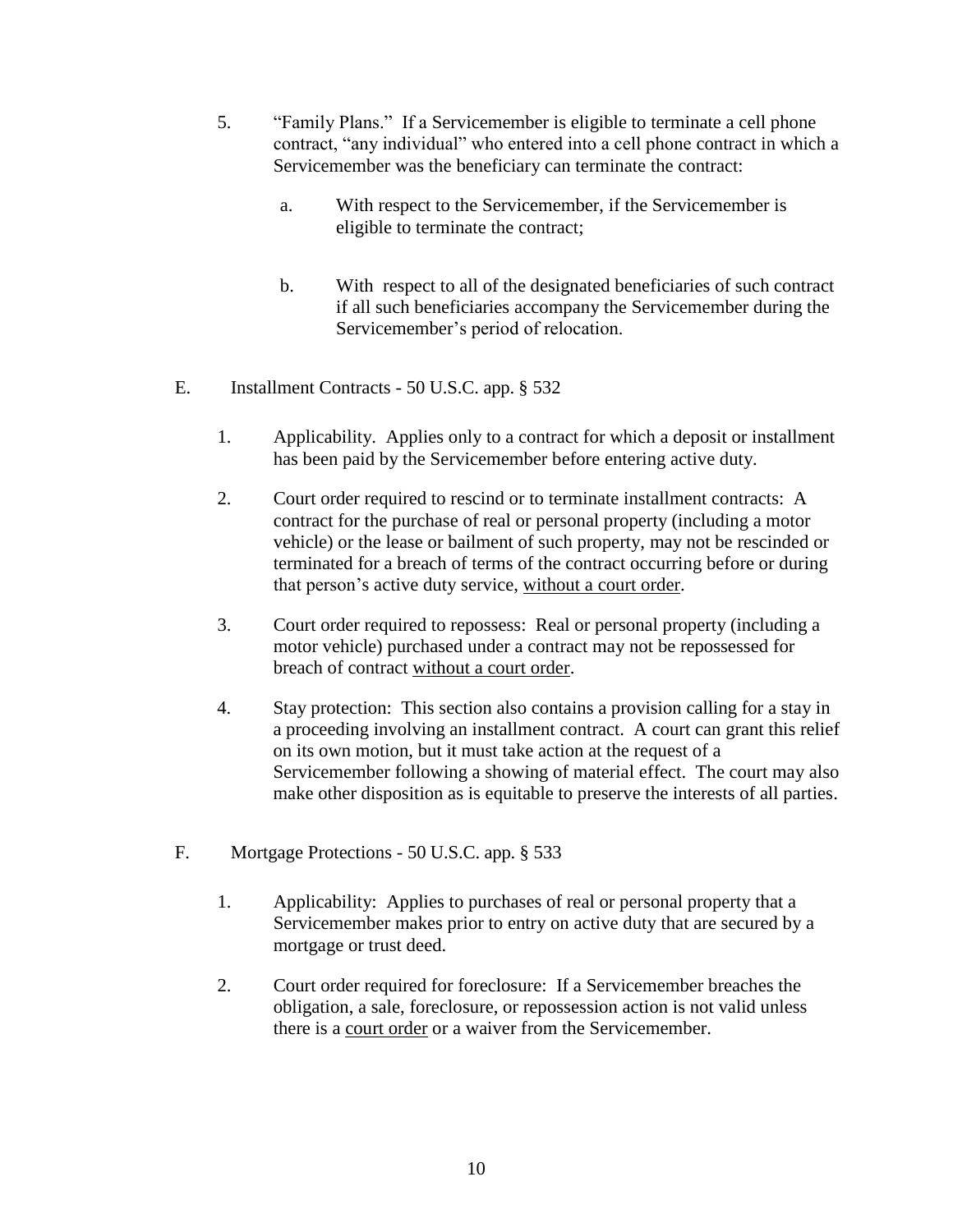- 3. As of 3 Feb 13 the protection extends for one year beyond the period of active duty. (From 30 Jul  $08 - 2$  Feb 13 the period of protection was increased from 90 days to 9 months.) The additional one year beyond the period of active duty protection is in effect until 31 December 2014, after which the protection period following active duty will be revert to 90 days, absent additional legislation.
- 4. Stay protection: This section also contains a provision calling for a stay in a proceeding to foreclose or to enforce a mortgage obligation. A court can grant this relief on its own motion, but it must take action at the request of a Servicemember following a showing of material effect. The court may also make an equitable adjustment.
- G. Appraisals Following Foreclosure and Repossession 50 U.S.C. app. § 534
	- 1. This section is designed to provide supplemental relief for all parties when an installment contract or other obligation for purchase of personal property has been stayed under other sections of the SCRA. In such a case, the court may appoint three disinterested parties to appraise the property.
	- 2. Based on the appraised value, the court may order whatever sum, if any, it believes is representative of the Servicemember's equity to be paid to the Servicemember or the Servicemember's dependent. This payment may be made a condition precedent to foreclosing the mortgage, terminating the contract, or permitting the vendor to resume possession of the chattel.
- H. Storage Liens 50 U.S.C. app. § 537
	- 1. Court order required for foreclosure or enforcement. A person holding a lien on the property or effects of a Servicemember may not, during any period of active duty of the Servicemember and for 90 days thereafter, foreclose or enforce any lien on such property or effects without a court order granted before foreclosure or enforcement.
	- 2. Applicability: Pertains to the foreclosure of liens for storage of household goods or other personal property. The term "lien" includes a lien for storage, repair, or cleaning of the property or effects of a Servicemember or a lien on such property or effects for any other reason.
	- 3. Stay protection: This section also contains a provision calling for a stay in a proceeding to foreclose or enforce a lien. A court can grant relief on its own motion, but it must take action following a showing of material effect. The court may also make an equitable adjustment.
- I. Anticipatory Relief 50 U.S.C. app. § 591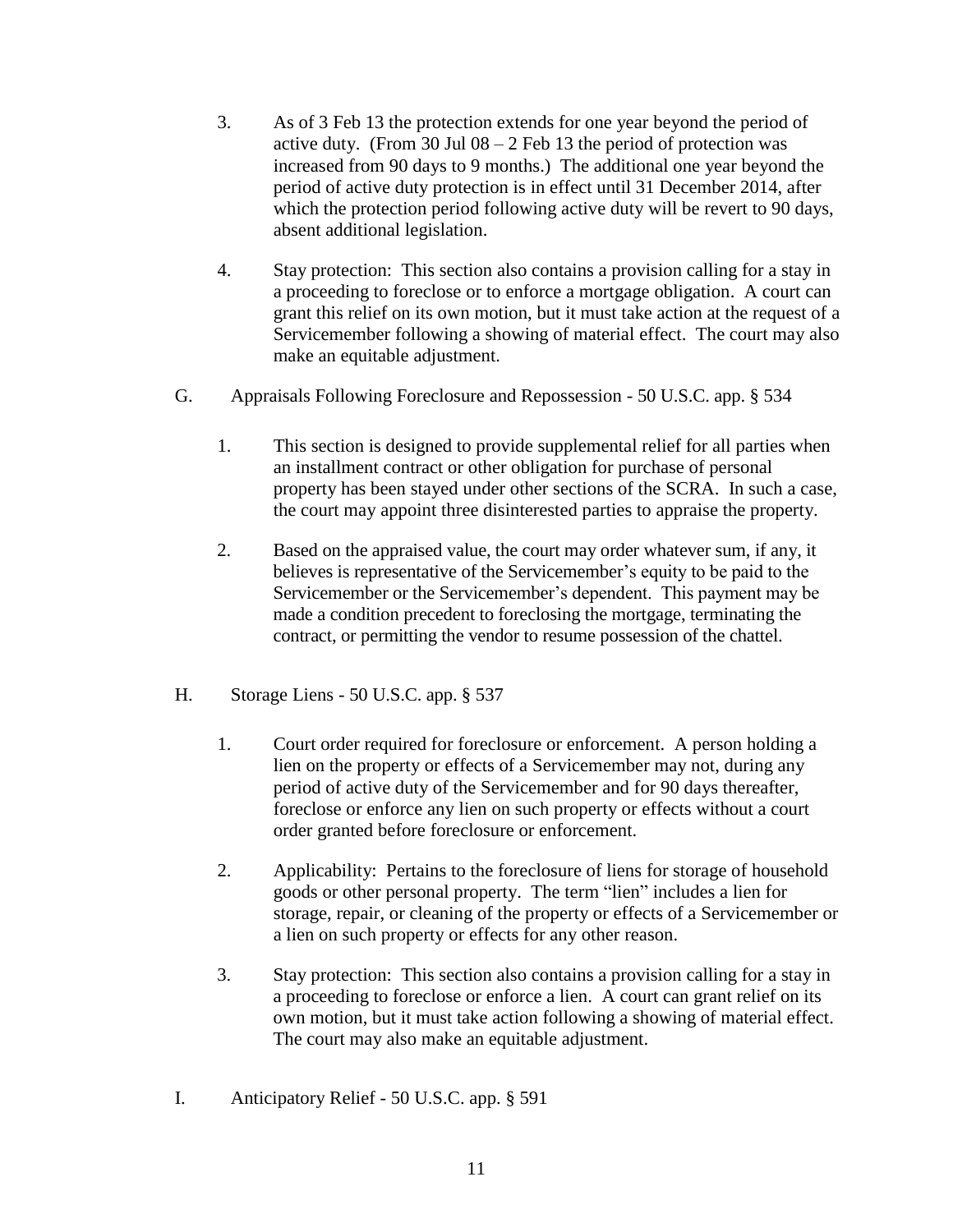- 1. A court may suspend enforcement of all or any portion of any obligation or liability that arose prior to entry on active duty, or any tax or assessment falling due either before or during service. This section provides a means by which a person in military service may orderly liquidate obligations and liabilities affected by that service. It permits the Servicemember to initiate the action instead of waiting for the creditor to commence proceedings. The section is divided into two categories.
	- a. Obligations incurred "for the purchase of real estate or secured by a mortgage or other instrument in the nature of a mortgage upon real estate," and
	- b. Any other obligation, liability, tax, or assessment.
- 2. The Servicemember must apply to the court during active duty service, or within six months thereafter, and must show material effect.

# **V. TAXATION AND VOTING RIGHTS**

- A. Residence for Tax Purposes 50 U.S.C. app. § 571
	- 1. Military income is deemed earned in the state of domicile (home state), even the though Servicemember is assigned for duty in another state. Only the state of domicile may tax military income.
	- 2. Personal property (such as a motor vehicle) is deemed located in the state of domicile (home state) rather than in the host state where the Servicemember is actually stationed. Thus, *ad valorem* personal property taxes imposed by the host state, whether on motor vehicles or other personal property, are prohibited by the SCRA.
	- 3. Spousal income is deemed earned in the state of domicile IF the spouse is in the duty state solely to be with the Servicemember AND the spouse's domicile is the same as the Servicemember's domicile. Thus, if the above prerequisites are met, the spouse does not have to pay income taxes for income earned in the duty state.
	- 4. Spousal personal property is deemed located in the state of domicile (as in para 2 above) IF the spouse is in the duty state solely to be with the Servicemember AND the spouse's domicile is the same as the Servicemember's domicile. Thus, if both prerequisites are met, personal property taxes on the spouse are subject to the same rule as para 2.
- B. Deferral of Collection of Income Taxes 50 U.S.C. app. § 570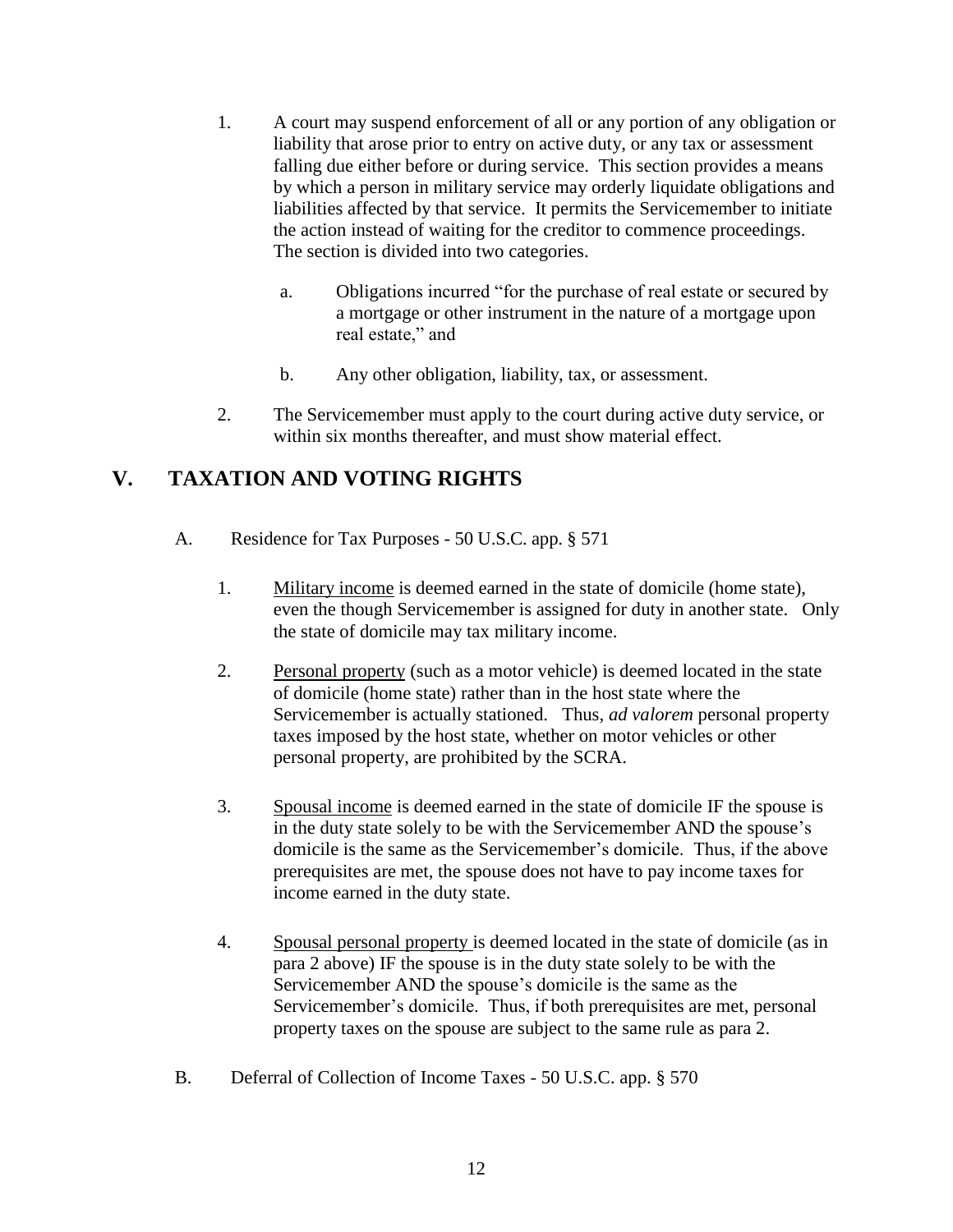- 1. This section defers collection of any income tax, federal or state, on military or nonmilitary income, falling due either before or during active duty service. Note: This section grants relief from tax collection but not from *filing* returns.
- 2. The Servicemember must show material effect.
- 3. This section may have utility for Servicemembers deployed to non-combat zones and at such times when it may be difficult for them to file tax returns.
- C. Non-Income Personal and Real Property Taxes 50 U.S.C. app. § 561
	- 1. A Servicemember's real or personal property may not be sold to enforce the collection of a tax or assessment except by court order.
	- 2. If the court orders a sale, it must find that military service does not materially affect the Servicemember's ability to pay the unpaid tax.
	- 3. In cases where the property may be lawfully sold to satisfy taxes or assessments, § 561(c) gives the Servicemember time in which to redeem the property. Redemption action must begin within 180 days after termination of or release from military service, or a later date if a greater redemption period is authorized by the laws of the state or territory.
- D. Voting Rights of Servicemembers and Spouses 50 U.S.C. app. § 595
	- 1. Servicemembers:
		- a. For voting purposes, a Servicemember neither acquires nor loses residence or domicile solely by residing in a given state pursuant to military orders.
		- b. Unless the Servicemember takes affirmative steps to register to vote in the host state, the Servicemember's home state registration remains valid.

Spouses: For voting purposes, spouses neither acquire nor lose residence or domicile solely by residing in a given state to accompany a Servicemember spouse who is absent *from the same state* per military orders. Thus, if the spouse is domiciled in the same state as the Servicemember, the spouse may continue to vote in that state although living in another state with the Servicemember on military orders.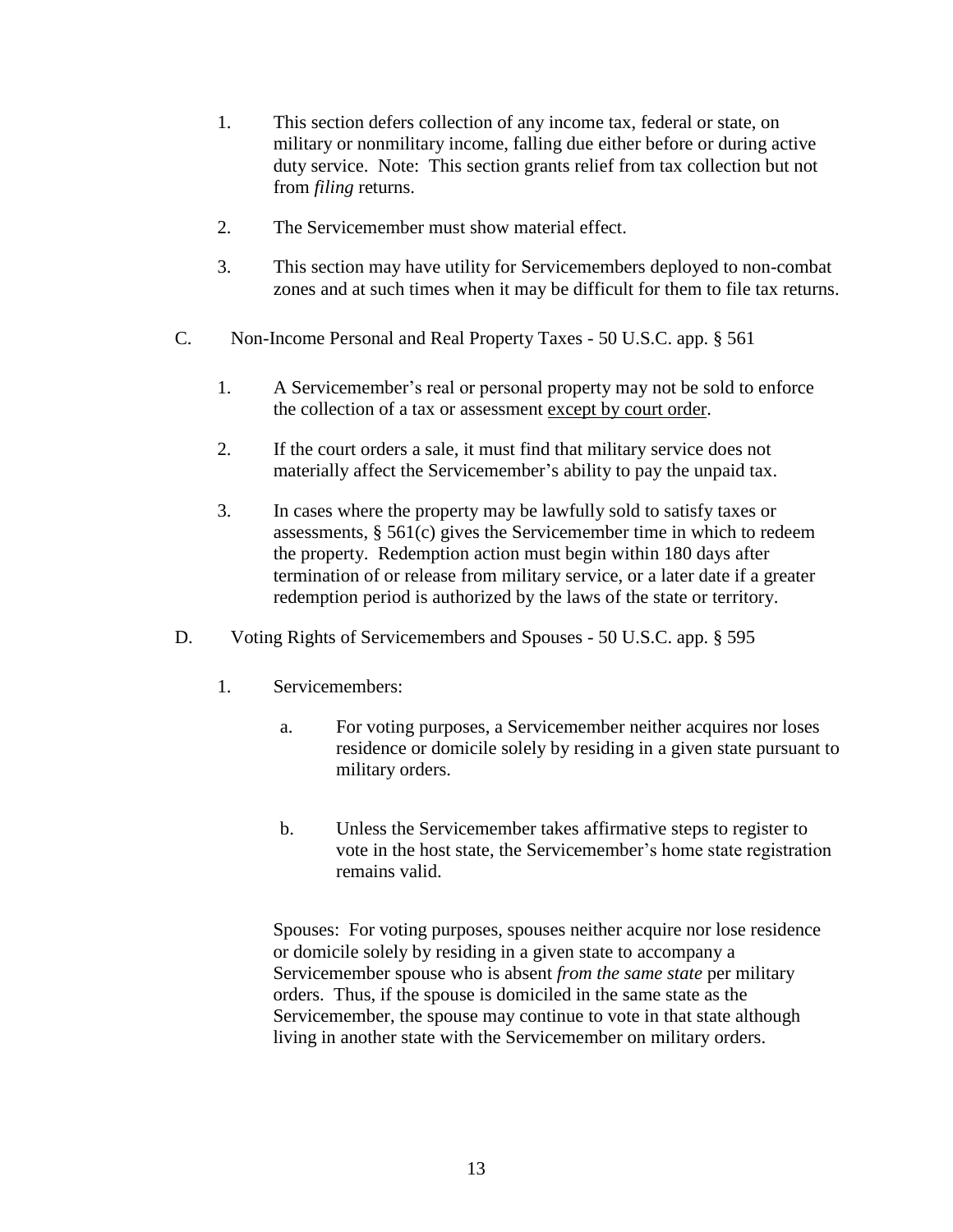## **VI. FINANCIAL PROTECTIONS**

#### A. Six Percent Interest Cap - 50 U.S.C. app. § 527

- 1. Allows a Servicemember to reduce interest on debts that existed prior to entry on active duty to 6 percent.
	- a. For obligations or liabilities other than mortgages, the protection remains for the period the Servicememember is on active duty. For mortgages, the protection remains for the period of active duty AND for one year thereafter.
	- b. Forgiveness of Interest. Interest at a rate in excess of 6 percent per year is forgiven, not deferred.
	- c. Prevention of acceleration of principal. The amount of any periodic payment due under the terms of the obligation or liability must be reduced by the amount of the interest forgiven.
- 2. Written Notice and orders: The Servicemember must provide to the creditor written notice and a copy of the military orders calling the Servicemember to active duty. Notice and orders should be provided as soon as possible, but not later than 180 days after the Servicemember's release from active duty.
- 3. Creditor protection. A court may grant a creditor relief from the 6 percent provision if the court finds that the Servicemember's ability to meet the obligation is not materially affected by military service.

As of August 14, 2008, federally-insured student loans are covered by the 6 percent interest rate cap for loans for which the first disbursement was made on or after July 1, 2008. See 20 U.S.C. § 1078(d) and Pub. L. 110- 315,  $\S$  422(g)(1), which added the SCRA provision.

- B. Fines and Penalties on Contracts 50 U.S.C. app. § 523
	- 1. When compliance with the terms of a contract is stayed pursuant to the SCRA, no fine or penalty shall accrue by reason of failure to comply during the period of the stay.
	- 2. When no stay exists and a fine or penalty is imposed for nonperformance, the court can relieve enforcement if the person was on active duty and his service materially impaired his ability to pay or perform.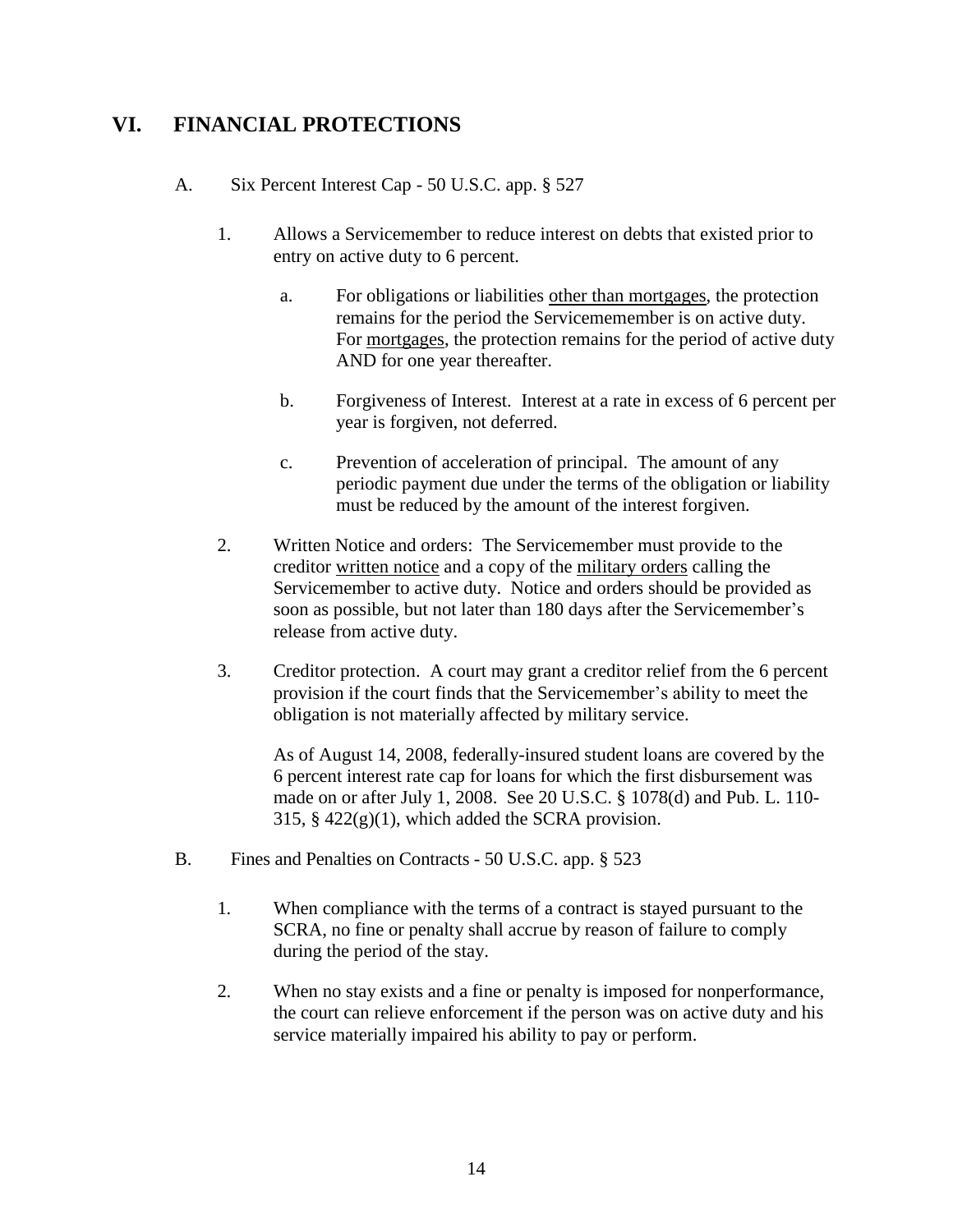- 3. Examples: This section can apply to late charges on an installment contract or to a delinquency fine on a promissory note. In these cases, the court must conclude that the maker's active duty service impaired the ability to pay.
- C. Exercise of Rights under Act Not to Affect Certain Future Financial Transactions - 50 U.S.C. app. § 518
	- 1. This protection precludes negative consequences from a Servicemember's resort to the Act's other benefits and protections. Use of the protections of the SCRA shall not itself (without regard to other considerations) provide the basis for any of the following:
		- a. A denial or revocation of credit by the creditor;
		- b. A change by the creditor in the terms of an existing credit arrangement;
		- c. A refusal by the creditor to grant credit to the Servicemember in substantially the amount or on substantially the terms requested;
		- d. An adverse report relating to the creditworthiness of the Servicemember by or to a person engaged in the practice of assembling or evaluating consumer credit information;
		- e. A refusal by an insurer to insure the Servicemember;
		- f. An annotation in a Servicemember's record by a creditor or a person engaged in the practice of assembling or evaluating consumer credit information, identifying the Servicemember as a member of the National Guard or a reserve component;
		- g. A change in the terms offered or conditions required for the issuance of insurance.
	- 2. A basic protection would prevent a creditor, for example, from making an adverse entry on a Servicemember's credit report because of the reduction in interest on a Servicemember's debts to six percent.
- D. Business and Trade Protection 50 U.S.C. app. § 596
	- 1. During active duty service, a Servicemember's assets not held in connection with a trade or business may not be available for satisfaction of the trade or business obligation or liability for which the Servicemember is personally liable.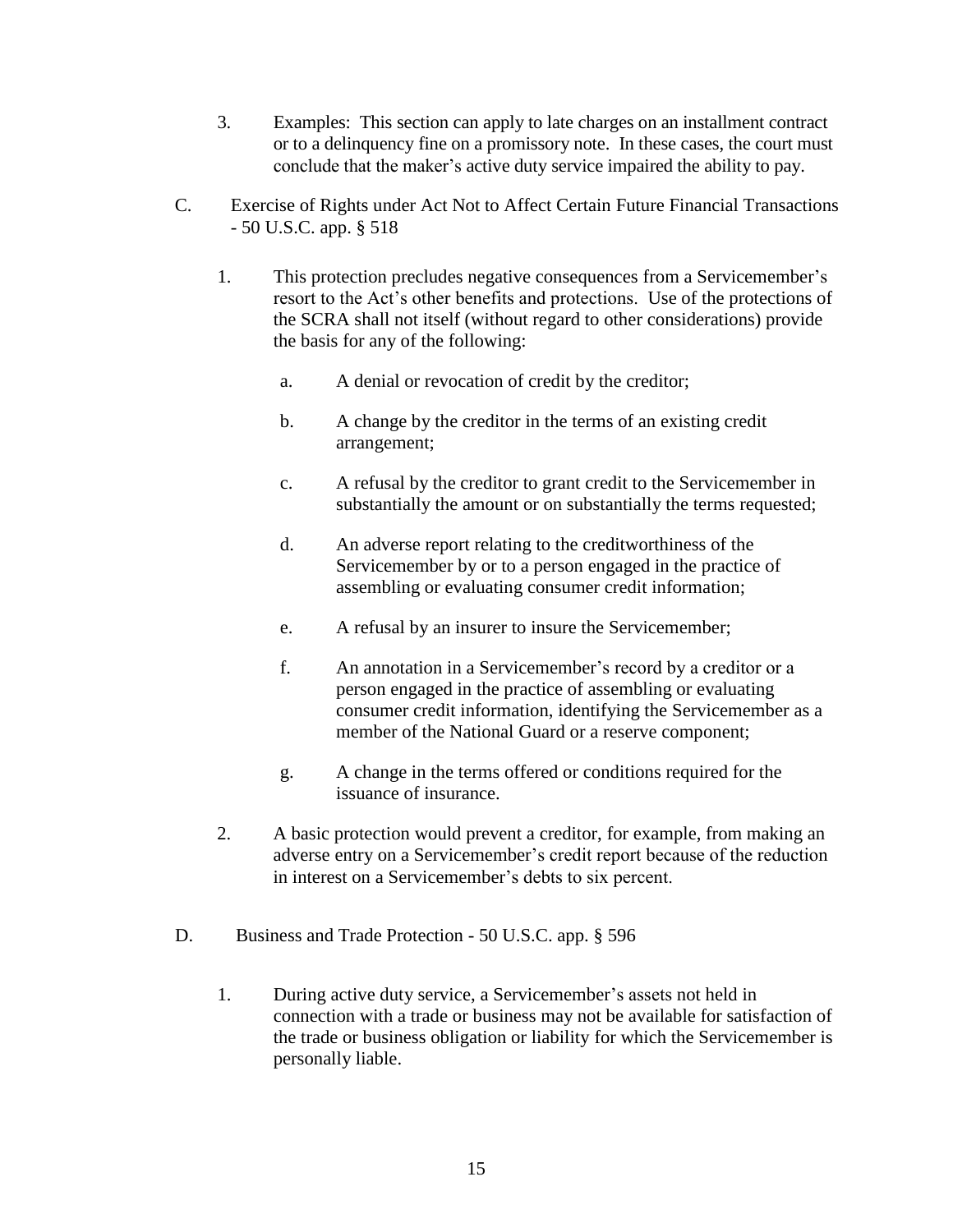2. This section does not require that the military service materially affect the Servicemember's ability to meet the trade or business obligation. A creditor may seek relief from this section from a court, and a court may modify the protections § 596 provides, as justice and equity require.

## **VII. INSURANCE**

- A. Life Insurance 50 U.S.C. app. §§ 541-549
	- 1. Life Insurance in General. The SCRA's life insurance provisions are designed to provide a means by which any person entering active duty may apply for continued protection by commercial life insurance. Upon proper application, a Servicemember may have the premiums and interest for certain types of commercial life insurance guaranteed for his or her "period of military service and for two years thereafter." Prerequisites:
		- a. The Servicemember must have taken out the policy and paid one premium not less than 180 days before the date the insured entered active duty;
		- b. The total amount of life insurance coverage protection may not exceed \$250,000, or an amount equal to the Servicemember's Group Life Insurance maximum limit, whichever is greater, regardless of the number of policies submitted; and
		- c. The insured Servicemember must repay the unpaid premiums and interest no later than two years after the expiration of the term of active duty.
	- 2. This protection does not require a showing of material effect.
- B. Health Insurance Reinstatement 50 U.S.C. app. § 594
	- 1. Servicemembers are entitled to have their civilian health insurance reinstated when they return to civilian life following periods of active duty.
	- 2. This protection is very similar to the protections found under the Uniformed Services Employment and Reemployment Rights Act (USERRA). In fact, USERRA is the governing provision for Servicemembers participating in employer-offered health plans.
- C. Professional Liability Protection 50 U.S.C. app. § 593